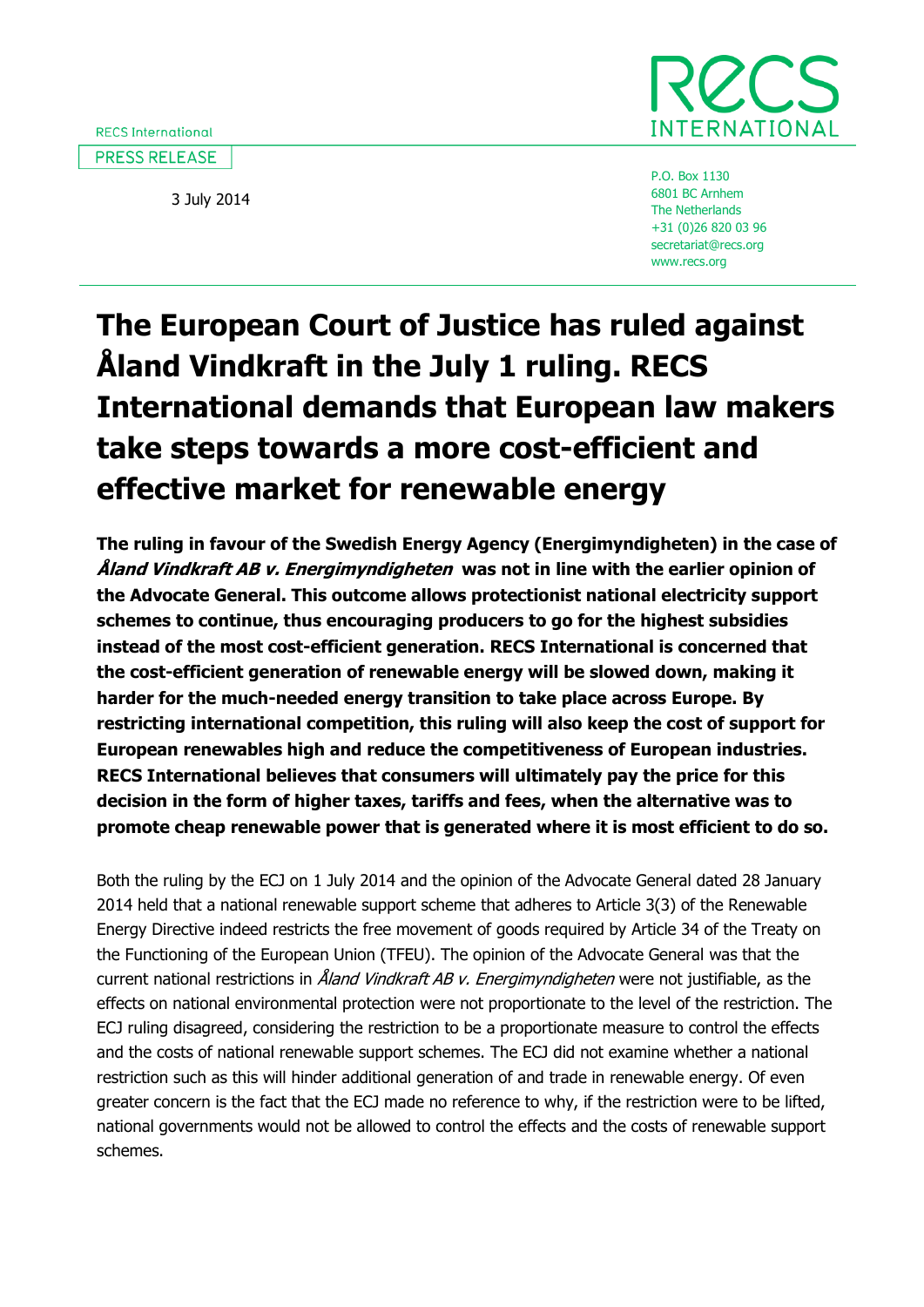

The ECJ has now for the second time taken a different view from the opinions of its Advocate Generals on renewable energy trade restrictions. In both cases (PreussenElektra AG v Schleswag AG being the other) the ECJ has simply presumed necessity and proportionality without examining it in detail.

RECS International's position is that an efficient, effective European market for renewable energy is one that allows producers of mature renewable technologies to place wind turbines where the wind blows the hardest and solar panels where the sun shines longest, and not necessarily where national subsidies are the highest. Naturally factors other than the availability of the renewable resource will also influence the decisions of a producer, including access to the grid and other costs related to generating renewable power. For this reason RECS International recognizes that financial support will need to continue if Europe intends to meet its 2020 renewable energy growth targets and its potential 2030 targets, once these are agreed. RECS International, however, believes that this support is best provided by focusing on the location where renewable energy is consumed and not where it is produced. The member state where renewable electricity is consumed should be able to claim this electricity towards its national renewable target.

"The focus has in the past been on the *production* of renewable electricity, whereas we believe that the court completely missed this opportunity to also allow support for the *consumption* of renewables," says Peter Niermeijer, Secretary General of RECS International. Member states could then decide to introduce rules which oblige consumers – or their suppliers – to purchase renewable energy products. These instruments will eventually raise the value of renewable energy products in the electricity market, enabling renewable energy producers to compete with cheaper fossil fuel-based producers. Peter Niermeijer went on to say, "This approach would have given governments much more freedom to formulate their own policies, without disrupting the internal market." Energy consumers would also be able to support their governments in meeting national targets. They would better understand that purchasing renewable electricity products allows them to use green electricity within their homes, while helping to meet the national targets for growth in renewable electricity that are required by the European Commission. Instead the ruling by the ECJ has further delayed this positive outcome, increasing market barriers and reducing options for integrating renewable energy in the internal electricity market.

To support the consumption of renewables – as well as the reliable delivery of electricity attributes – the EU must focus on strengthening the existing reliable and robust tracking system for energy, the Guarantee of Origin. In more than 16 countries a European standard for the Guarantee of Origin has already being applied and more than 400 TWh of renewable electricity are tracked annually from the locations where it is produced to the places where it is consumed. The value of using Guarantees of Origin for disclosure cannot be disputed.

RECS International notes that, while the court decision was not in line with an open, cost-efficient and effective consumption-based target and support system, the door is still open for policy makers to find new solutions which will support all electricity consumers and boost the supply of renewable energy, while increasing European competitiveness.